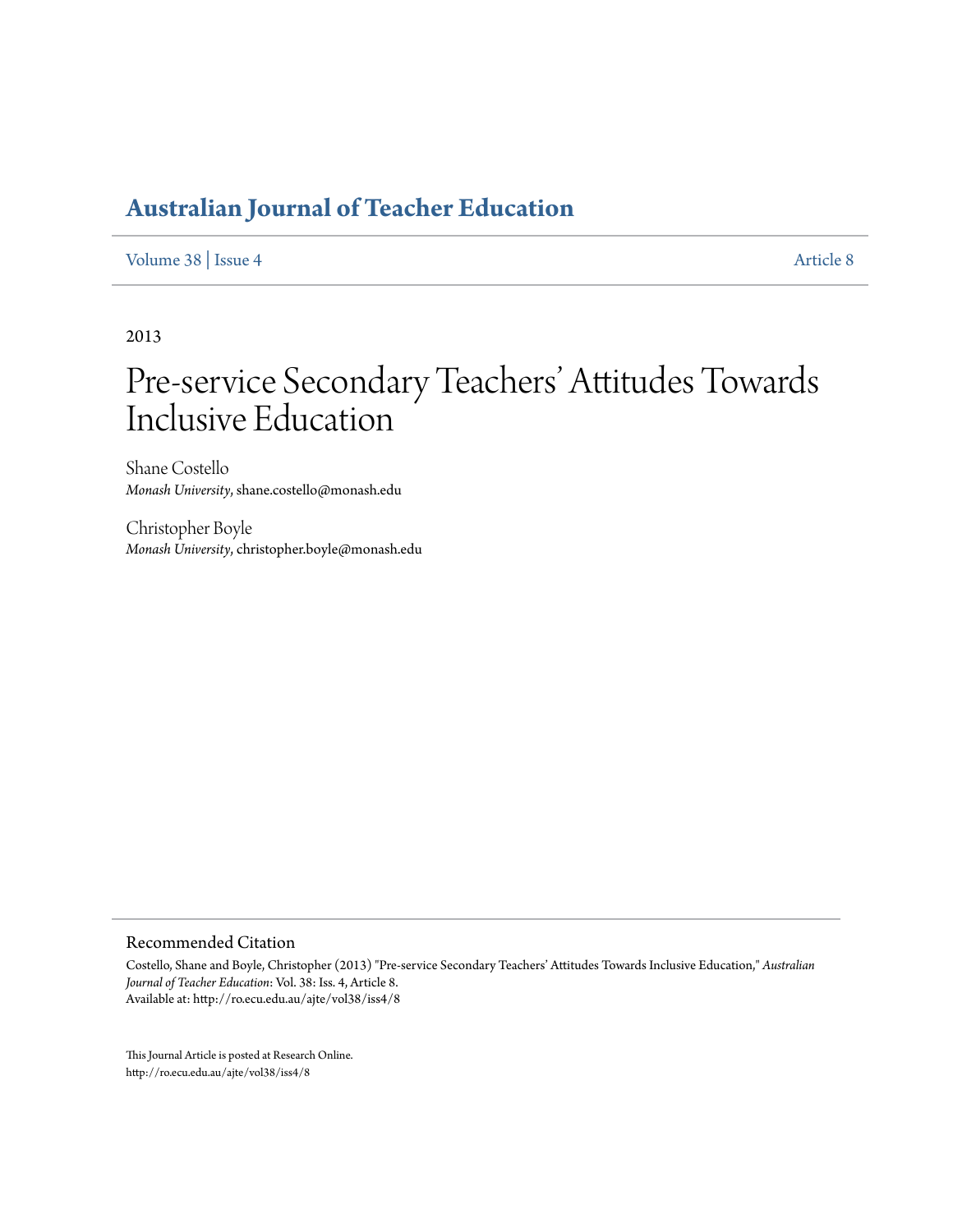# **Pre-service Secondary Teachers' Attitudes Towards Inclusive Education**

Shane Costello Christopher Boyle Monash University

*Abstract: The attitudes held by pre-service teachers have been shown to affect their willingness and ability to implement an inclusive approach to education. A sample consisting of 193 pre-service secondary teachers enrolled in secondary education courses at an Australian university were surveyed to determine their attitudes towards inclusive education, with a particular focus on attitudinal changes across the years of study. Results indicated that pre-service secondary teachers held positive attitudes towards inclusive education; however there was a significant decline in positive attitudes through the years of study. Pre-service secondary teachers enrolled in postgraduate programs were more inclusive than those enrolled in undergraduate courses. Attitudes towards training and perceived competence were less positive than other attitude scales for all participants, suggesting a concern regarding training effectiveness. Replication of the study is recommended across additional Australian and international universities to determine differences in training content and experiences which may impact on attitudes towards training and perceived competence.* 

Teachers play a fundamental role in implementing an open and inclusive environment for all children in the classroom. Secondary education teachers have been described as less positive towards inclusive education than teachers of younger children (Mastropieri & Scruggs, 2001; Ross-Hill, 2009). It has been suggested that this may be attributed to a resultscentred pedagogy in secondary schools, rather than the child-centred pedagogy more commonly found in primary and preschools (Nind & Wearmouth, 2006; Pearce & Forlin, 2005). As teachers-in-training, it is essential that pre-service secondary teachers maintain a positive attitude towards inclusive education in secondary schools. Bandura (1986) suggested that individuals pursue activities and situations where they feel competent, and it follows that positive attitudes are associated with feelings of competency through training (Jung, 2007). For pre-service teachers, self-efficacy, or the belief in one's ability to be successful, has been demonstrated to improve with specific training for inclusive education (Leyser, Zeiger, & Romi, 2011). This study will consider the attitudes of pre-service secondary teachers towards inclusive education, with a particular interest in attitudinal changes across the years of study, and the impact of training for inclusion.

 Education in Australia has undergone many changes over the last century. During the period of the 1940s to 1970s, many special schools were established to provide education for children with disabilities (Forlin, 2006). During that period, education in a mainstream school was not available to children with disabilities, leaving education in a segregated special school the only option for children with special education needs, other than nonattendance (Thomazet, 2009).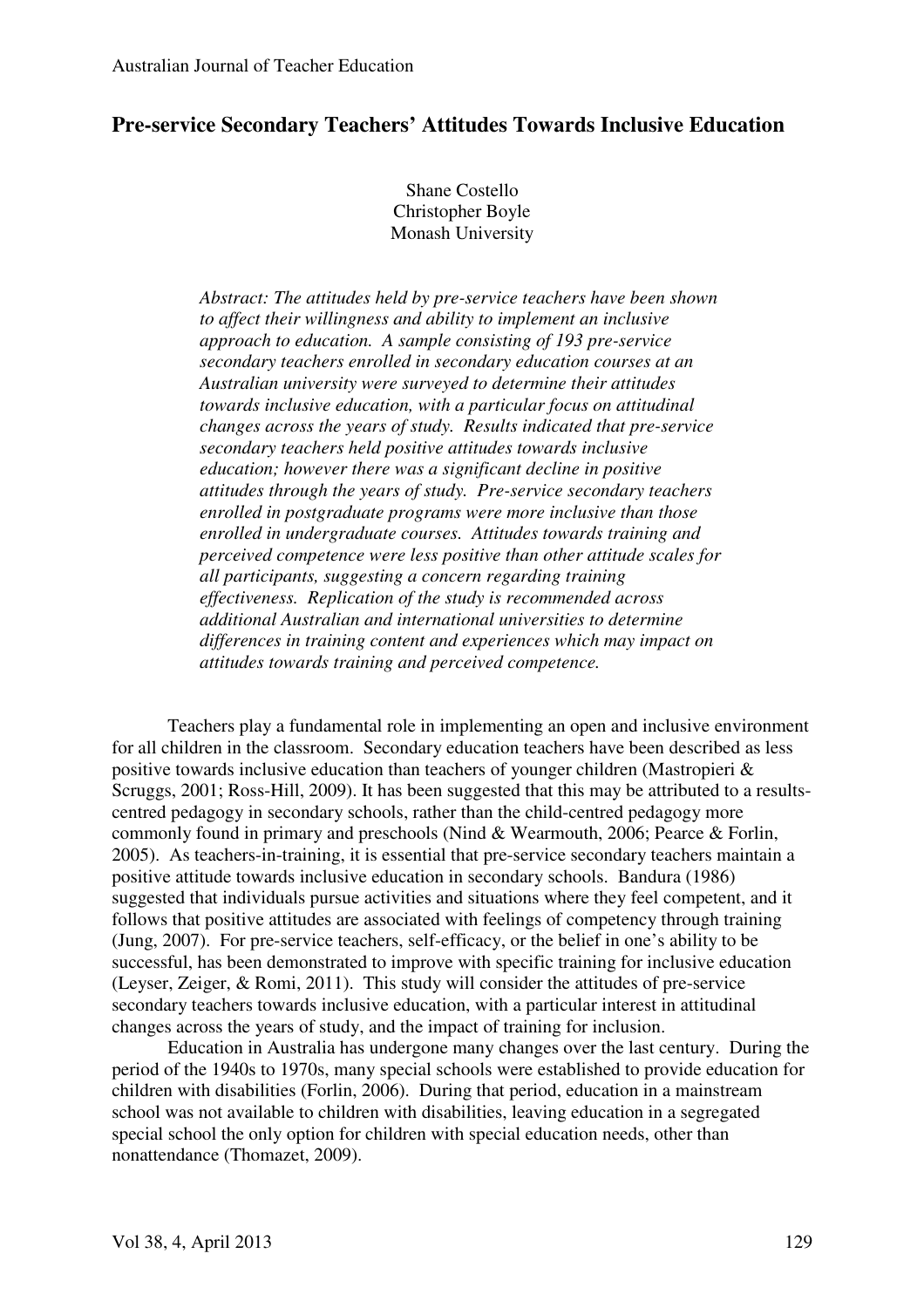Through the 1970s to the early 1990s, a gradual change in policies led to the establishment of special education units within the confines of mainstream schools, and the opportunity for children with disabilities to be involved in mainstream classes (Disability Services Australia, 2011). The practice in this period became known as integration, with a focus on the geographical location of where the education was provided rather than a focus on providing an inclusive education for all children (Thomazet, 2009). Another change that developed throughout this period was a growing interest towards the possibility of educating children with special needs in mainstream classrooms (Zigmond, Kloo, & Volonino, 2009). A significant policy change occurred with the introduction of the Disability Discrimination Act (Commonwealth Government, 1992) which made it illegal for Australian schools to refuse admission to any child on the basis of disability excepting where unjustifiable hardship could be demonstrated by the school.

The first international movements toward a more inclusive approach to education occurred in the United States and Italy (Cornoldi, Terreni, Scruggs, & Mastropieri, 1998). In 1994, the United Nations Educational, Scientific and Cultural Organisation (UNESCO) conducted a conference in Salamanca, Spain, to discuss access and equality in special needs education (UNESCO, 1994). A key principle in the Salamanca Statement and Framework for Action, of which Australia was a signatory, was the concept that inclusion should not be limited to only children with special education needs, and should consider all individual differences.

Avramidis and Norwich (2002) described inclusive education as the process of restructuring mainstream schools with the aim of all schools to be able to accommodate all children, regardless of disability or special education needs. Several researchers have suggested that the concept of inclusive education is more involved than providing education for all children within the classroom, and is related to the much larger concept of social inclusion and valued status for all people in society irrespective of differences or disability (Forbes, 2007; Forlin, 2006; Mastropieri & Scruggs, 2001; Thomazet, 2009; Zoniou-Sideri & Vlachou, 2006). It has also been suggested that an inclusive approach to education is beneficial for all children, and the rewards of an inclusive environment are not limited to children with special education needs (Nind & Wearmouth, 2006).

Teacher attitudes have been found to be highly related to successful inclusive education (Avramidis & Norwich, 2002). Teachers who hold positive and open attitudes towards creating an environment of inclusion for all students in the classroom, irrespective of differences or disabilities, were found to have been more successful in implementing inclusive practices (Avramidis, Bayliss, & Burden, 2000). Research by Pearce (2009a, 2009b) suggested that maintaining a positive attitude towards inclusive education was even more important than either knowledge or skills. This was supported in a review conducted by Boyle, Scriven, Durning and Downes (2011), who added that a positive attitude towards inclusive education was even more important than school resourcing, as it was the teacher who had to implement the inclusive practices. Pearce (2009a) also highlighted the importance of pre-service teacher training, noting that more positive attitudes were held by those teachers who had been prepared in their pre-service teacher training to teach all children, compared with those that had not been prepared and trained to teach a diverse classroom.

Several studies have considered teachers' attitudinal changes towards inclusive education over years of experience (Forlin, 1995; Leyser, Kapperman, & Keller, 1994). Generally, teachers with more experience indicated less positive attitudes towards inclusive education. Boyle, Topping, and Jindal-Snape (In Press) surveyed the attitudes of secondary teachers and found that while attitudes towards inclusion were positive, there was a significant decline in positive attitudes after the first year of teaching. Professional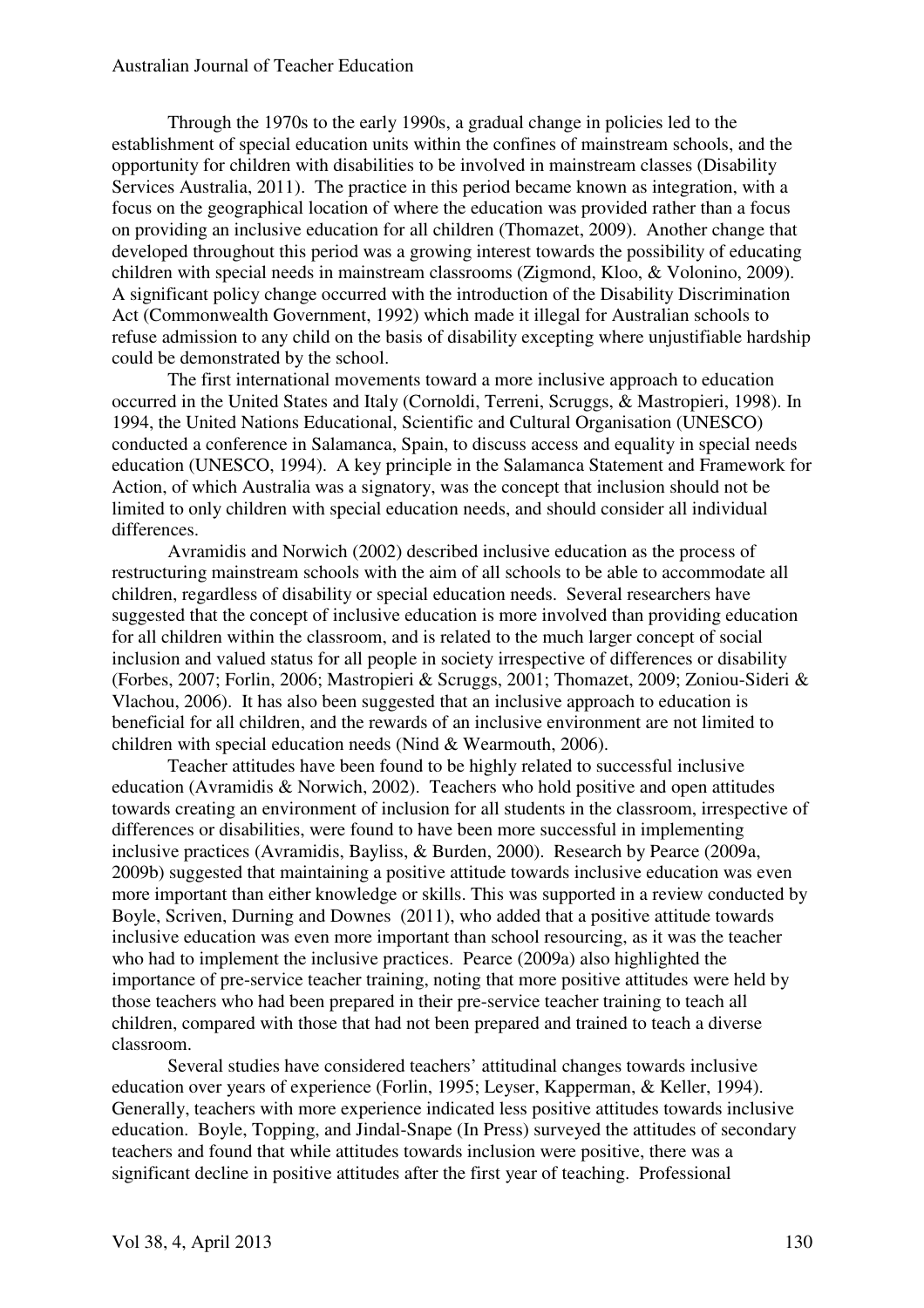competency has been identified as an area of significant concern for teachers tasked to implement inclusive education (Forlin, Keen, & Barrett, 2008). For improvement in attitudes towards inclusive education to occur, it has been suggested that ongoing professional training for existing teachers is necessary, as well as further development in pre-service teacher training for more inclusive practices (Forlin, 2010b).

A study by Lambe and Bones (2006) found that attitudes of pre-service teachers towards the philosophy of inclusive education were generally positive, with more than 80% of participants believing that all teachers should experience teaching children with special education needs. However there was a marked concern about training and preparation. Specifically, almost half of the participants felt that they did not have adequate experience to work effectively with students with special education needs, and more than half felt that they did not have the skills to teach in an inclusive setting. The attitudes of pre-service teachers towards inclusive education have been shown to be a significant predictor for future implementation of inclusive education (Sze, 2009). All of the studies reviewed by Sze considered pre-service teachers as a single cohort, without any consideration for changes that may occur across the years of study.

Pre-service teacher training for inclusive education has been shown to be an effective method for improving attitudes towards inclusive education (Forlin, 2010a). A study conducted by Loreman, Forlin and Sharma (2007) into attitudes before and after training for inclusive education found that training was successful in improving attitudes. Further research compared methods of training between several Australian and international universities was unable to determine whether a specific training module was more effective at improving attitudes and knowledge about inclusive education than an infusion approach, which incorporated elements of inclusive education into several modules (Sharma, Forlin, & Loreman, 2008). Not all researchers agree that attitudes towards inclusive education are improved through training. Hastings and Oakford (2003) found that training was not a significant factor for attitudes towards inclusive education, and that attitudes were determined by types of disabilities, with less inclusive attitudes held towards children with behavioural and emotional difficulties than those with learning disabilities. A limitation to categorising disabilities in this manner was that many pre-service teachers may not have had any personal experiences or specific training with children in either or both categories, and attitudes may be indicative of stereotypes in the absence of personal experience or specific training. A recent study by Forlin and Chambers (2011) found that while attitudes towards inclusive education were improved through training and knowledge, pre-service teachers' concerns and perceived stress about the implementation of inclusive education were not improved.

The aim of the current study was to investigate the attitudes of pre-service secondary teachers towards inclusive education through the years of study, and to determine the effects of training for inclusive education. This study was completed as an element of a larger project, which considered early childhood and primary pre-service teachers in addition to secondary pre-service teachers. The complete data set for all pre-service teachers was utilised for the purposes of identifying grouped variables in the survey tool.

It was hypothesised that pre-service secondary teachers' attitudes towards inclusive education would change over the years of study. Specifically, it was expected that as preservice teachers undertake study and training for inclusive education, scores on a measure of attitudes towards inclusive education would improve, and pre-service teachers at a third or fourth year of study would be more positive towards inclusive education than those preservice teachers in the first or second year of study.

 It was hypothesised that effective training in inclusive education would be reflected in an increased ability to define inclusive education. As pre-service teachers progress through their years of study, it would be expected that their understanding of and ability to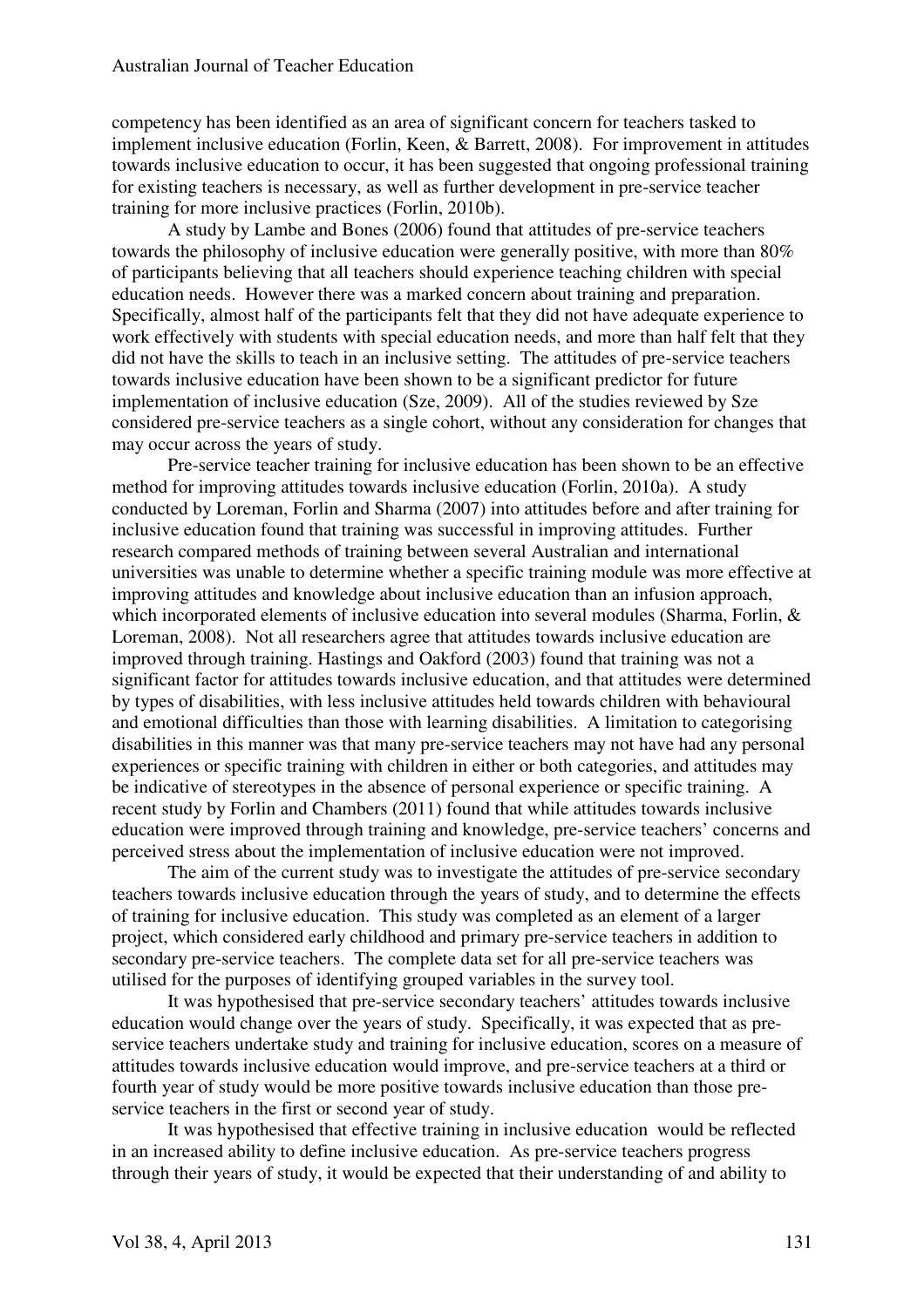define inclusion would improve, and that an improved ability to define inclusion would also result in more positive scores on a measure of attitudes towards inclusive education.

#### **Method Participants**

 The participants of this study consisted of 193 pre-service secondary teachers. There were 19 participants enrolled in a postgraduate program and a total of 174 participants enrolled in their first year (58), second year (39), third year (68) and fourth year (9) of undergraduate training. Pre-service secondary teachers enrolled in a postgraduate training program had previously completed an undergraduate degree in a non-education related area and were enrolled in the one year full time (or two years part time) course to gain professional registration. Pre-service secondary teachers enrolled in an undergraduate training program were enrolled in a double degree program, with one degree consisting of the area of specialism and one degree consisting of the education training. The sample consisted of 61 males and 132 females, with ages ranging from 18 to 58 years, and a mean age of 21.51 years (*SD* = 4.41). The sample included 43% of participants ( $n = 83$ ) who identified as having studied a module or unit on inclusive education.

Self-report surveys can be vulnerable to responses biased towards more socially desirable behaviours and attitudes (Fisher & Katz, 2000). To minimise the possibility of social desirability bias, and to preserve participant confidentiality, the survey was anonymised. This study conformed to the standards of ethical conduct for research involving humans (National Health and Medical Research Council, 2007) and was approved by the University Human Research Ethics Committee.

#### **Materials**

 The Teacher Attitudes to Inclusion Scale (TAIS) was chosen as an appropriate measure of attitudes towards inclusive education. Developed by Boyle, Topping and Jindal-Snape (In Press) to measure the attitudes of qualified teachers towards inclusive education, the TAIS consisted of 27 questions and had been demonstrated to be a reliable measure of attitudes towards inclusive education, with a Cronbach's alpha of .89. Higher scores on the TAIS are indicative of more positive attitudes. The TAIS was developed following in consultation with previously published surveys by Van Reusen, Shoho and Barker (2000), Wilczenski (1995), Villa and Thousand (1996), and Avramidis, Bayliss and Burden (2000).

The TAIS was adapted for the purposes of administering to pre-service teachers, with six questions identified and deleted as being not applicable to pre-service teachers (compared to qualified teachers). Several other questions were modified to represent a pre-tense condition rather than a current tense, such as "has only" was modified to "will have only". This resulted in questions that were fundamentally unchanged except for the conditions appropriate to a pre-service teacher rather than a qualified teacher. An additional question was added to the adapted survey, which asked participants to provide a definition of inclusive education. The adapted TAIS for pre-service teachers will be referred to as the TAISA (Teacher Attitudes towards Inclusion Scale – Adapted) throughout this report.

 The TAISA for pre-service teachers consisted of 21 scale questions, with seven questions reversed. Similar to the original survey, a six point Likert scale was used for all scale questions, with answers ranging from 1 (*strongly disagree*) to 6 (*strongly agree*). An advantage of a six point scale was that participants have no option to choose a middle (or neutral) score, and in effect are required to either agree or disagree with each statement.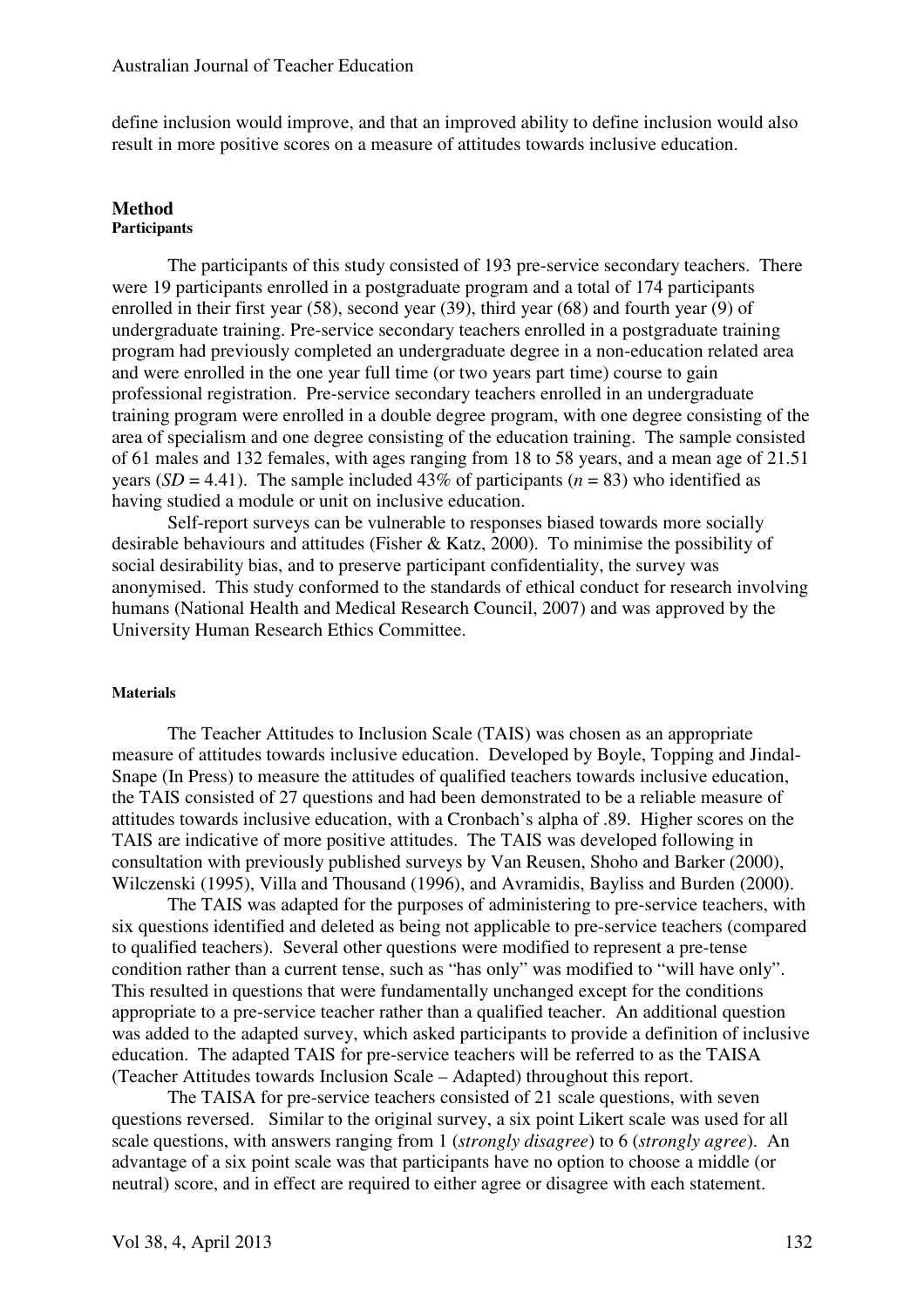After adjustment of the reversed questions, the scores for each individual question were summed and averaged for each participant, resulting in a Total Inclusion Score (TIS). Higher scores are indicative of more positive attitudes, which was also consistent with the TAIS.

# **Procedure**

 The surveys were distributed around scheduled lecture periods towards the latter part of the first semester and early in second semester of the same year. The data for each cohort in the cross-sectional design was collected concurrently to minimise any impact of field placements or training modules. All data was analysed using the PASW Statistics GradPack software (more commonly known as the Statistical Package for Social Scientists, or SPSS, version 18). The data demonstrated a normal distribution, and while there were several outliers, this was to be expected in a reasonably large sample (Pallant, 2011).

 The final question in the survey was the previously mentioned definition of inclusive education. To assist with quantitative interpretation of this qualitative question, answers were categorised as follows:

- No definition given
- Did not define integration or inclusion
- Defined integration rather than inclusion
- Basic definition of inclusion
- Advanced definition of inclusion

The definitions of inclusion were measured against the following definition by Zoniou-Sideri and Vlachou (2006):

"Inclusion and inclusive education are concerned with the quest for equity, social justice, participation, and the removal of all forms of exclusionary assumptions and practices. It is based on a positive view of difference and has at its heart the principle that all pupils, including those who are 'different', are considered to be valued and respected members of the school community" (p. 379).

This definition had previously been included on the TAIS as an example; however it was removed in the TAISA to explore the participants' understanding of the concept of inclusive education. The first two categories need no further explanation; integration has been described earlier as focussed on a place, rather than a process of inclusion; and the basic and advanced understanding differed by describing one, or more than one respectively, of the concepts introduced by Zoniou-Sideri and Vlachou (2006). Table 1 provides an example of a definition provided by participants for each category.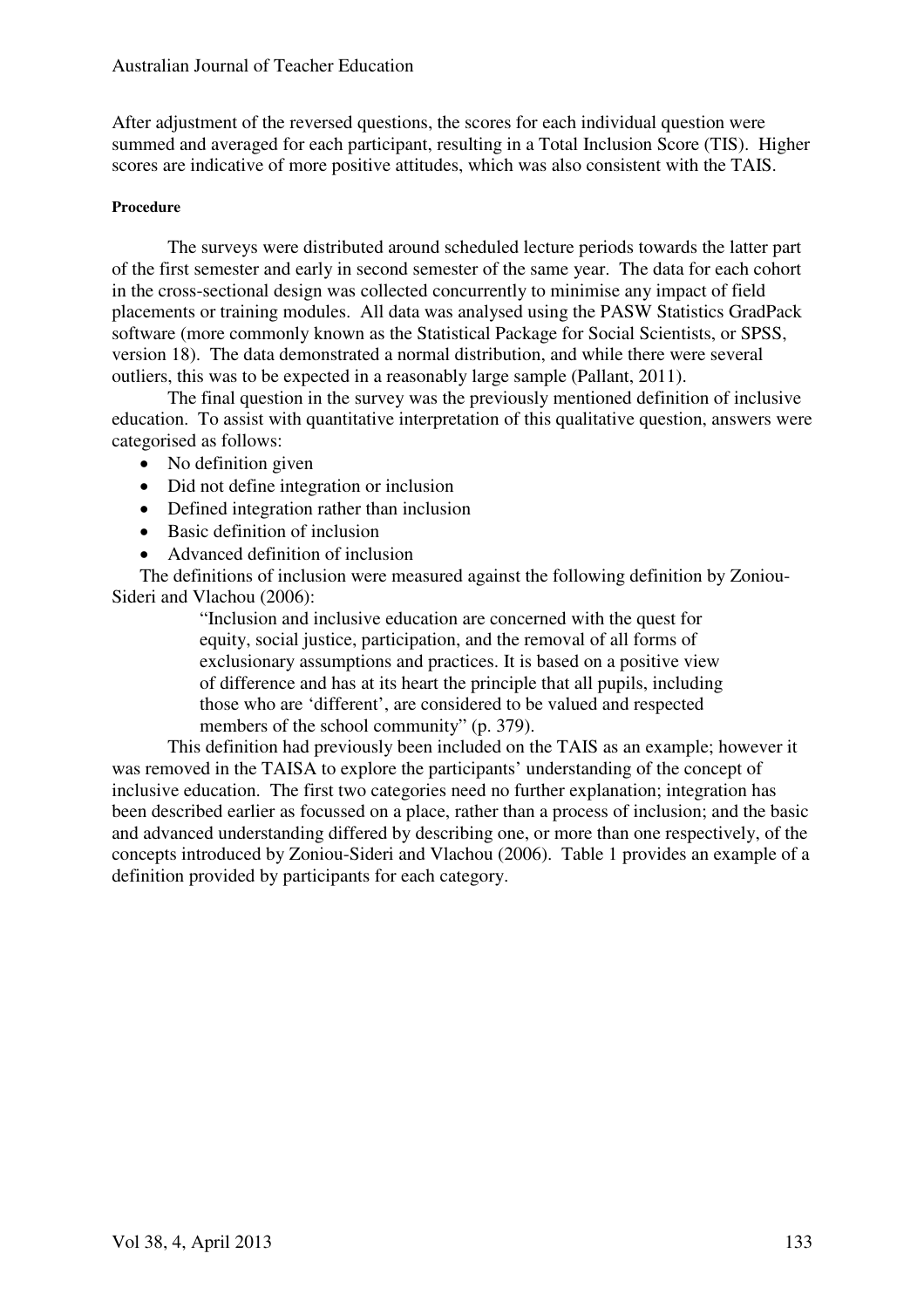| Category     | Definition                                                                                                                                                                                                                                                                                                                                                                                                                                                   |  |  |  |
|--------------|--------------------------------------------------------------------------------------------------------------------------------------------------------------------------------------------------------------------------------------------------------------------------------------------------------------------------------------------------------------------------------------------------------------------------------------------------------------|--|--|--|
| Neither      | "The student must be able to handle the situation."<br>"Ability for all students to be involved with their decision in learning."<br>"Allowing children of all abilities to be taught in mainstream schools if it is<br>appropriate and helpful for the parties involved."                                                                                                                                                                                   |  |  |  |
| Integration  | "Placing disabled students in mainstream classes."<br>"Including students with special needs to be integrated into the mainstream<br>classroom"<br>"All students attend the classroom for a full day, incorporated with other students."                                                                                                                                                                                                                     |  |  |  |
| <b>Basic</b> | "Including all children in the classroom activities regardless of their learning<br>abilities."<br>"Where every student is involved in the classroom, irrespective of ability, skill,<br>handicap or age."<br>"Catering for all students within the classroom regardless of their intellectual<br>ability or their mental/physical health."                                                                                                                  |  |  |  |
| Advanced     | "Inclusive education means that all students irrespective of age, gender, intellectual<br>or physical disability; should have equal access to the education system and be able<br>to be included in a mainstream education setting."<br>"Education that provides for and promotes participation for students with any level<br>of ability. Inclusive education needs to be supported by extra assistance, and a<br>culture of compassion and understanding." |  |  |  |

*Note.* Neither = did not define either integration or inclusion. Integration = defined integration rather than inclusion, Basic = basic definition of inclusion, Advanced = advanced definition of inclusion. **Table 1: Examples of definitions of inclusion by category** 

# **Results**

 The 21 items that comprise the TAISA for pre-service teachers were subjected to principal components analysis with Varimax rotation. Parallel Analysis (Watkins, 2000) provided support for a three component solution, which explained a total of 40.27% of the variance. The three components were labelled Positive Affect (PA), Training and Perceived Competence (TAPC), and Negative Affect (NA), which reflected the content of the items underlying each component. Affect refers to the experience of engagement and emotion. There is extensive research across a variety of fields supporting the use of positive and negative affect scales as distinct dimensions (Watson,Clark, & Tellegenref, 1988; Crawford & Henry, 2004) and provides support for the retention of the separate components. A Total Inclusion Score (TIS) was also calculated. Internal reliability was calculated for each scale using Cronbach's alpha, and was acceptable for PA (.79) and TAPC (.70), slightly low for NA (.67) and good for TIS (.81). Each participant's score for the components was calculated by averaging the sum of all items, to maintain the scale consistency of scores from 1 to 6. Table 2 describes the rotated component loadings for the three component solution.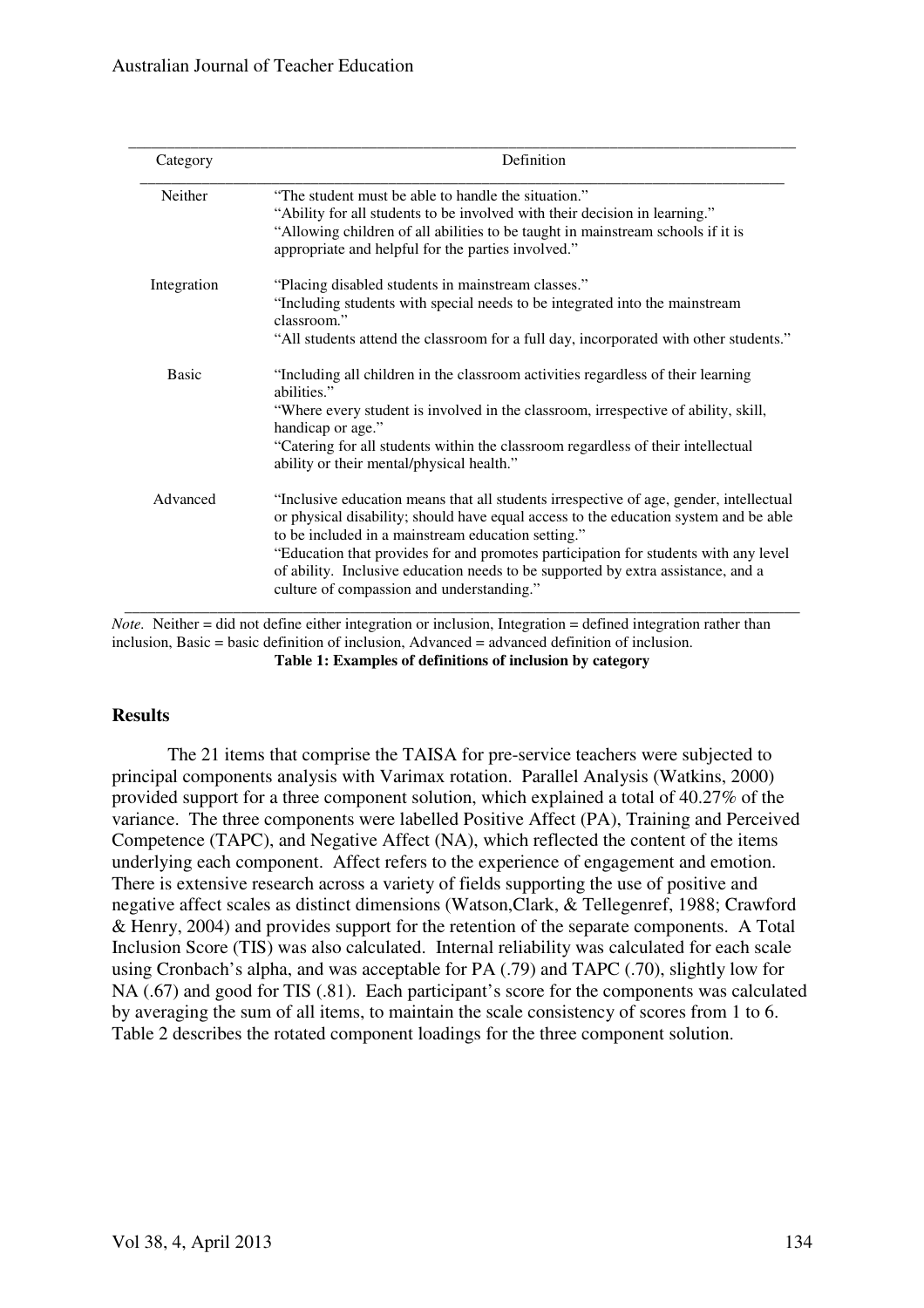| Component             |         |             |           |               |  |  |  |
|-----------------------|---------|-------------|-----------|---------------|--|--|--|
| Question              | PA      | <b>TAPC</b> | <b>NA</b> | Communalities |  |  |  |
| Q17. Participate      | .723    | .078        | .150      | .551          |  |  |  |
| Q15. Alternative      | .647    | .086        | .093      | .435          |  |  |  |
| Q18. Same class       | .629    | .308        | .212      | .535          |  |  |  |
| Q16. Adapted          | .606    | .005        | .153      | .391          |  |  |  |
| Q19. Resources        | .604    | .287        | .250      | .510          |  |  |  |
| Q13. Support          | .492    | $-.083$     | $-.335$   | .361          |  |  |  |
| Q3. Prepared          | $-.081$ | .728        | .031      | .537          |  |  |  |
| Competent<br>O4.      | .062    | .700        | $-.039$   | .496          |  |  |  |
| Q10. Difference       | .396    | .576        | .177      | .520          |  |  |  |
| Q5. Social skills     | .068    | .569        | .105      | .340          |  |  |  |
| Implementation<br>Q6. | .127    | .507        | $-0.015$  | .273          |  |  |  |
| Applicable<br>Q8.     | .390    | .400        | .048      | .315          |  |  |  |
| Mainstream<br>$Q1$ .  | .244    | .387        | .344      | .328          |  |  |  |
| Q2.<br>Detrimental    | .162    | .061        | .650      | .452          |  |  |  |
| Q7.<br>Adverse        | $-.004$ | .104        | .634      | .413          |  |  |  |
| Q14. Beneficial       | .355    | .029        | .607      | .495          |  |  |  |
| Q11. Reject           | .234    | .013        | .486      | .291          |  |  |  |
| Q21. Policy           | .394    | .064        | .473      | .383          |  |  |  |
| Q9. Difficulties      | $-.180$ | .247        | .453      | .299          |  |  |  |
| Q20. Similar          | .066    | $-.225$     | .452      | .260          |  |  |  |
| Q12. Chronological    | .059    | .335        | .395      | .272          |  |  |  |

*Note.* Major loadings for each item are bolded. PA = Positive Affect; TAPC = Training and Perceived Competence; NA = Negative Affect. For further information regarding the content of each item, contact the second author.

**Table 2: Rotated component loadings by item for pre-service teachers** 

The definition of inclusive education question was categorised independently by the first author and another member of the research team. Inter-rater agreement was calculated using the Kappa Measure of Agreement, with a Kappa value of .90, *p* < .001. This suggested a very high level of agreement between the two raters (Peat, 2001), and confirmed the use of the categories as reliable for further quantitative study.

 One-way between-groups analysis of variance (ANOVA) tests were conducted, and where a significant result was found, Cohen's *d* effect sizes were calculated. Cohen (1992) suggested the use of ranges of small (.20 for independent means), medium (.50 for independent means) and large (.80 for independent means). Cohen's *d* was chosen as the appropriate measure of effect sizes for the current study as it is the most widely used measure of effect sizes (Aron, Coups, & Aron, 2011). When considered individually against the preservice secondary teachers' sample, having studied a module on inclusive education was not found to significantly affect the total inclusion score, or any of the subscales.

There was a significant difference for year of study at the *p* < .05 level. Across the study years for undergraduate students, there was a general decline in scores, while postgraduate students scored higher than undergraduate students. There was a significant difference for year of study on TIS, with  $F(4, 181) = 9.08$ ,  $p < .001$ ,  $d = 1.76$ . Figure 1 describes the trend of total inclusion scores across the years of study.

**.**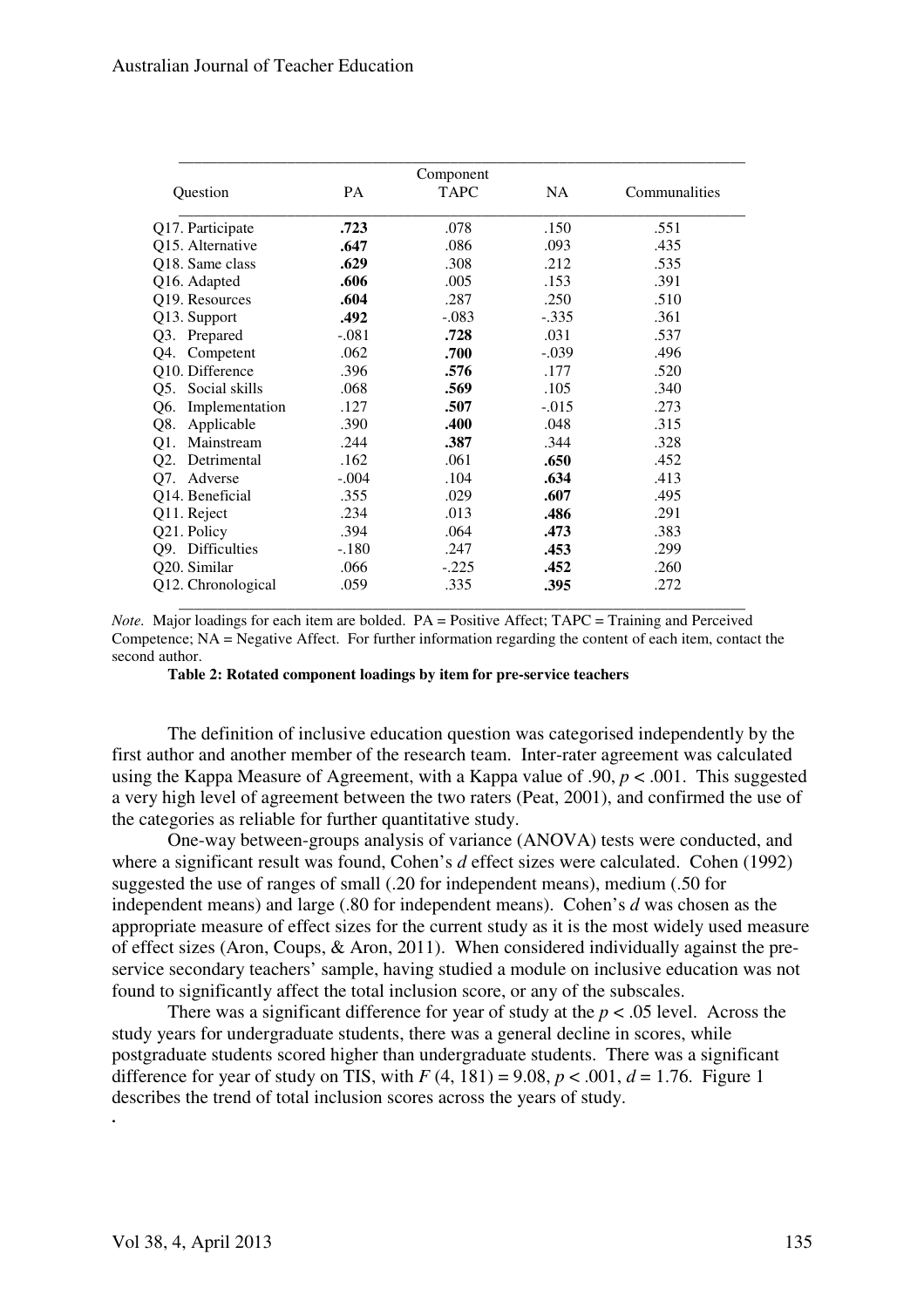

**Figure 1: Mean Total Inclusion Scores (TIS) by year of study.** 

There was a significant difference for year of study on PA, with  $F(4, 184) = 5.84$ ,  $p <$ .001,  $d = 1.40$ . There was a significant difference for year of study on TAPC, with  $F(4, 185)$  $= 6.08$ ,  $p < .001$ ,  $d = 1.23$ . There was a significant difference for year of study on NA, with *F*  $(4, 183) = 7.05, p < .001, d = 1.81$ . Cohen's *d* ranged from 1.23 to 1.60, suggesting that year of study had a large effect on scores (Cohen, 1992). Figure 2 describes the trend for each of the scales.



**Figure 2: Mean scores for Positive Affect (PA), Training and Perceived Competence (TAPC) and Negative Affect (NA) by year of study** 

There was a significant difference for the definition of inclusive education at the  $p <$ .05 level. Scale scores were higher for those participants who defined inclusive education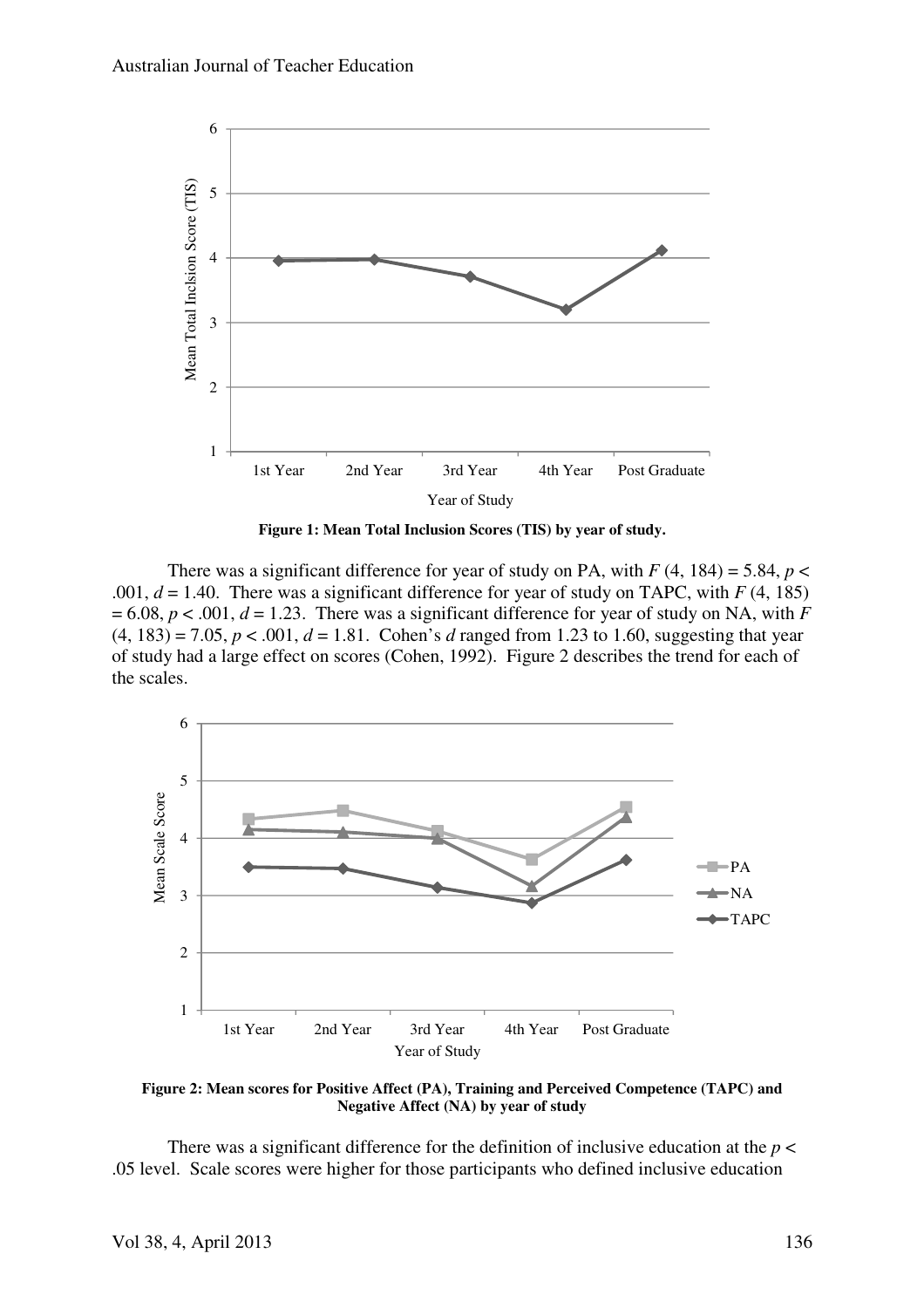#### Australian Journal of Teacher Education

than those who did not. Figure 3 describes the trend in scale scores across the categories of definition of inclusive education. There was a significant difference for definition of inclusion on TIS, with  $F(4, 181) = 7.23$ ,  $p < .001$ ,  $d = 1.39$ . There was a significant difference for definition of inclusion on PA, with  $F(4, 184) = 6.82$ ,  $p < .001$ ,  $d = 1.25$ . There was a significant difference for definition of inclusion on TAPC, with  $F(4, 185) = 4.79$ ,  $p <$ .001,  $d = 1.06$ , although this result must be approached with caution as the assumption of homegeneity of variance had not been met (Levene's statistic = .015). There was a significant difference for definition of inclusion on NA, with  $F(4, 183) = 3.17$ ,  $p = .015$ ,  $d =$ 1.00. Cohen's *d* ranged from 1.00 to 1.39, suggesting that the ability to define inclusion had a large effect on scores (Cohen, 1992).



Definition Category

**Figure 3: Mean scores for Positive Affect (PA), Training and Perceived Competence (TAPC) and Negative Affect (NA) by definition of inclusion category**

 Two-way between-groups analysis of variance (ANOVA) was conducted to investigate any interaction that may occur between the year of study and having studied a module on inclusive education. For TIS, no significant interaction with year of study was found having studied a module on inclusive education. A significant interaction for TIS was found between year of study and definition of inclusion, however this test violated the assumption of homogeneity of variance, with a Levene's statistic of .002 and .041 respectively. Due to largely unequal group sizes, there was a high likelihood of a Type 1 error occurring (Pallant, 2011; Tabachnick & Fidell, 2007) and this interaction was not considered reliable enough for further investigation.

 For PA, no significant interaction with year of study and having studied a module on inclusive education was found. A significant interaction for TAPC was found between year of study and having studied a module on inclusive education, with  $F(2, 180) = 2.68$ ,  $p =$ .033.

 An analysis of simple effects for having studied a module on inclusive education over years of study revealed no significant differences in TAPC for participants in first, second, third or fourth year of study; however a significant difference was noted for postgraduate participants. Postgraduate participants who identified as having completed a module on inclusive education scored higher in TAPC ( $M = 3.85$ ,  $SD = 0.62$ ) than those who identified as not having completed a module on inclusive education  $(M = 3.14, SD = 0.49)$ , with  $F(1,$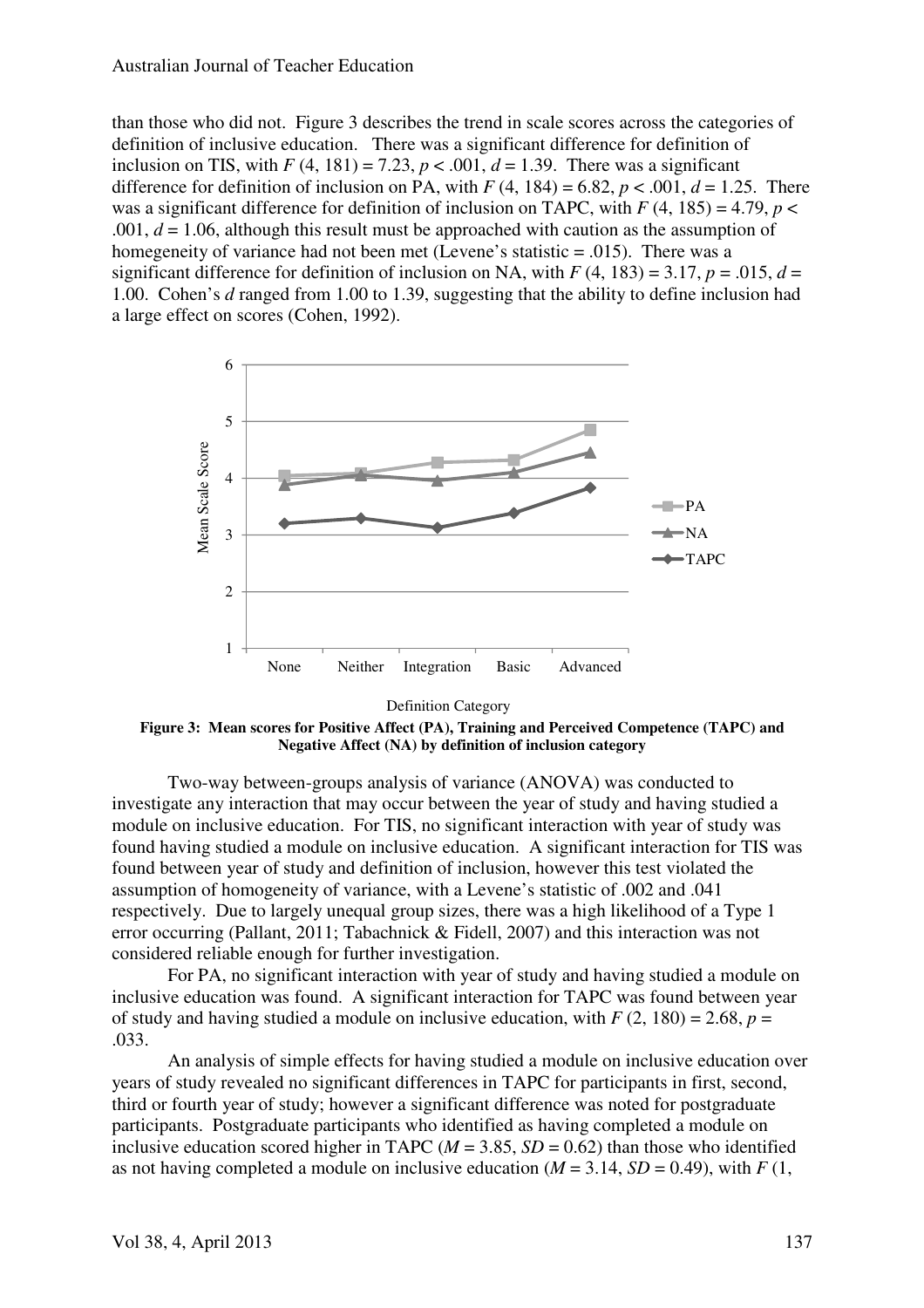$17$ ) = 5.89,  $p = .027$ ,  $d = 1.27$ . Cohen's *d* indicated that having studied a module on inclusive education had a large effect on TAPC scores for postgraduate participants (Cohen, 1992). For NA, there were no significant interactions with year of study for having studied a module on inclusive education; and for definition of inclusion. Table 3 details the distribution of having completed a module on inclusive education by year of study.

| Module | Postgraduate | 1st year | 2nd year | 3rd year | 4th year |
|--------|--------------|----------|----------|----------|----------|
| Yes    | 68.4%        | 13.8%    | 51.3%    | 51.5%    | 77.8%    |
| No     | 31.6%        | 86.2%    | 48.7%    | 48.5%    | $22.2\%$ |

**Table 3: Percentages of having completed a module on inclusive education by year of study** 

A chi-square test for independence was calculated for year of study and definition of inclusion, to determine any significant changes across year of study. Due to the unequal distribution and large number of combinations, 13 cells did not meet the assumption for a minimum cell size of five (Pallant, 2011) and the results were not interpretable. The distribution of definition of inclusion by years of study is detailed in Table 4.

| Category    | Postgraduate | 1st Year | 2nd Year | 3rd Year | 4th Year |
|-------------|--------------|----------|----------|----------|----------|
| None        | $10.5\%$     | $17.2\%$ | 25.6%    | 36.8%    | 22.2%    |
| Neither     | $10.5\%$     | $10.3\%$ | 5.1%     | 8.8%     | $0\%$    |
| Integration | $10.5\%$     | $12.1\%$ | $2.6\%$  | $13.2\%$ | $0\%$    |
| Basic       | 52.6%        | 53.4%    | $46.2\%$ | 36.8%    | 66.7%    |
| Advanced    | 15.8%        | $6.9\%$  | 20.5%    | $4.4\%$  | $11.1\%$ |

*Note.* None  $=$  did not provide a definition, Neither  $=$  did not define either integration or inclusion, Integration  $=$ defined integration rather than inclusion, Basic  $=$  basic definition of inclusion, Advanced  $=$  advanced definition of inclusion.

# **Discussion**

 This study has highlighted the importance of investigating the attitudes of pre-service secondary teachers across the years of study. If the sample had been considered as a whole, it would have been reported that with a mean TIS score of 3.86, pre-service secondary teachers were positive in their attitudes towards inclusive education (a 6 point Likert scale has a median of 3.5). Previous research has focused on considering the attitudes of pre-service teachers as a group (Forbes, 2007; Sze, 2009) or on the effectiveness of training programs for pre-service teacher attitudes (Loreman, et al., 2007; Sharma, et al., 2008). By investigating attitudes across year of study, it was possible to observe the changes evident during training.

There was a concerning downwards trend in attitudes towards inclusive education across the years of study. Participants reported more positive attitudes towards inclusion in their first year of university than in following years. This did not support the hypothesis that as pre-service secondary teachers' progress through their professional training, their attitudes towards inclusive education would improve. Contrary to the hypothesis, participants in their third and fourth year of study were significantly less inclusive than those in the earlier years of study. However, this result is consistent with research conducted by Boyle, Topping and Jindal-Snape (In Press) who found that trained teachers' attitudes towards inclusion became less positive after the first year of experience as a teacher.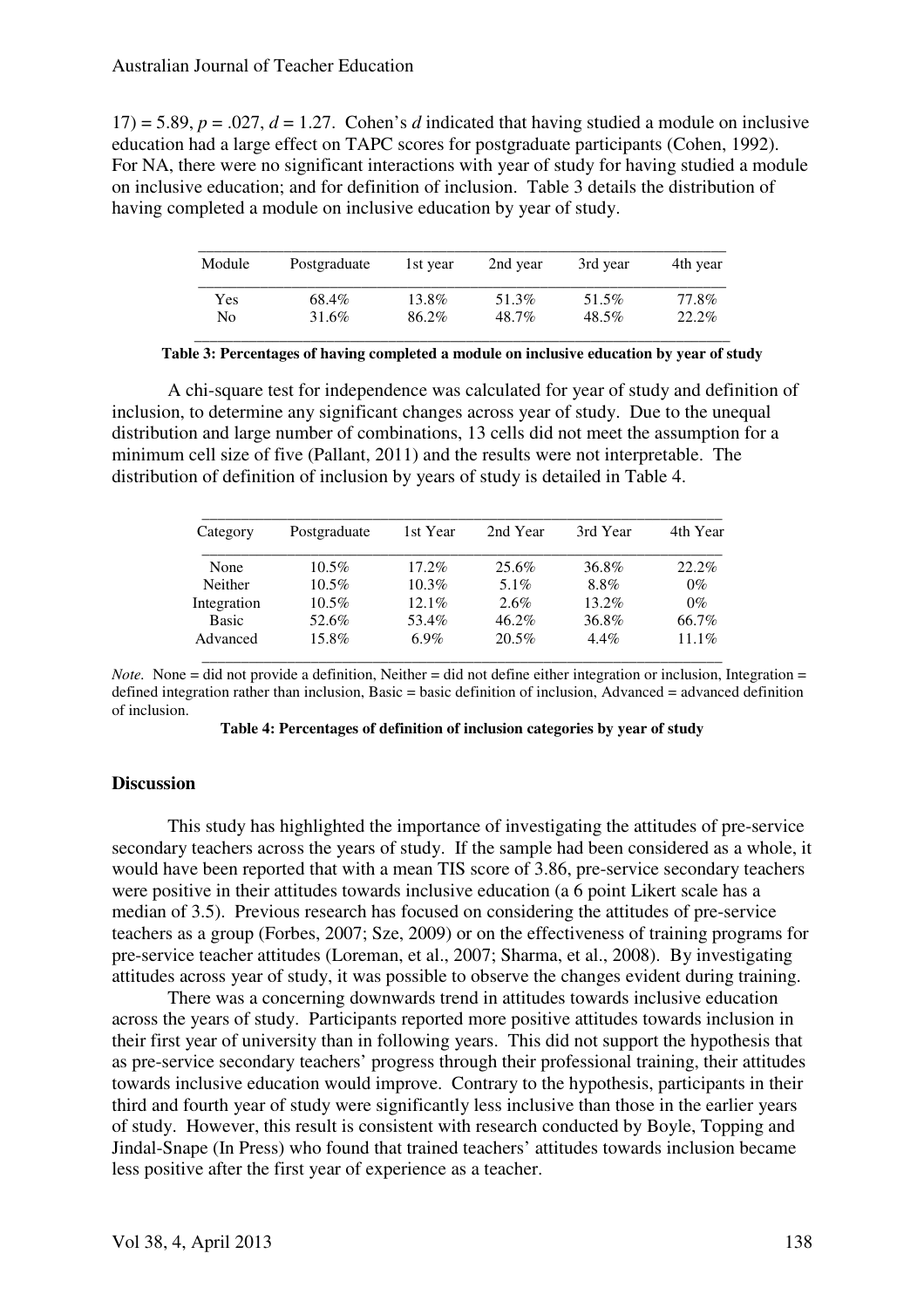While there was a downward trend in attitudes towards inclusion over the years of study, an investigation into the positive affect, training and perceived competence, and negative affect scales suggests that training and perceived competence is the area of most concern. As demonstrated in Figure 2, it is clear that while the downwards trend remains for all scales, participants' attitudes towards their training and perceived competence are considerably lower than their attitudes towards positive affect and negative affect items.

 The results of this study suggest that the participants were not as positive in their attitudes towards their training and perceived competence as they were in their attitudes towards inclusion as represented by the positive and negative affect scales. Attitudes towards training and perceived competence became less positive over the years of study, and one explanation for this decline may be as pre-service secondary teachers gain experience and a greater understanding of their future role as teachers, any deficiencies in their training may become more evident.

This finding was consistent with research conducted by Forlin, Keen and Barrett (2008) who found that 93% of teachers surveyed felt that they had insufficient pre-service training to cater for children with special education needs in a mainstream classroom. This concern is reflected in the less positive attitudes towards training and perceived competence in the current sample of pre-service secondary teachers. For the current sample, it is an important distinction that the scale measures are for participant attitudes towards their training and perceived competence, and not a measure of actual training or competence. The implication of the less positive attitudes towards training and perceived competence in this sample suggest that pre-service secondary teachers are not feeling adequately trained or prepared to implement an inclusive approach to education, and this feeling of inadequacy becomes more evident through the years of study. A study by Woodcock (2011) noted a similar downwards trend in personal teacher efficacy across the duration of training in a sample of Australian pre-service secondary teachers, and it is possible that the perception of not feeling adequately trained and competent is not only limited to the implementation of inclusive education.

 An interesting point of note was that participants enrolled in a postgraduate course for teacher education were significantly more positive in their attitudes towards inclusive education than participants enrolled in an undergraduate course. Typically, pre-service teachers in postgraduate courses have completed an undergraduate degree or course in a noneducation field, and undertake the postgraduate study to complete the education specific modules required for teacher registration. The sample included 68.4% of postgraduate participants who identified as having studied a module on inclusive education and these participants were found to have a significantly more positive attitude towards their training and perceived competence than participants who had not studied a module on inclusive education.

A review of the university's core education modules completed by study year suggested that fourth year undergraduate and postgraduate pre-service secondary teachers undertake similar training and practical experience, with one notable exception. Pre-service secondary teachers enrolled in a postgraduate training program undertake a module on diversity, which includes strong themes about individual differences and inclusive education. Pre-service secondary teachers in the undergraduate training program did not undertake a core education module relating to inclusive education, although there was an opportunity to undertake an elective module on special needs education in the fourth year of undergraduate study.

From Table 3, it is evident that more than half of the pre-service teachers in their second, third and fourth year of study identified as having studied a module on inclusive education; however the single explicit module on inclusive education is only available as an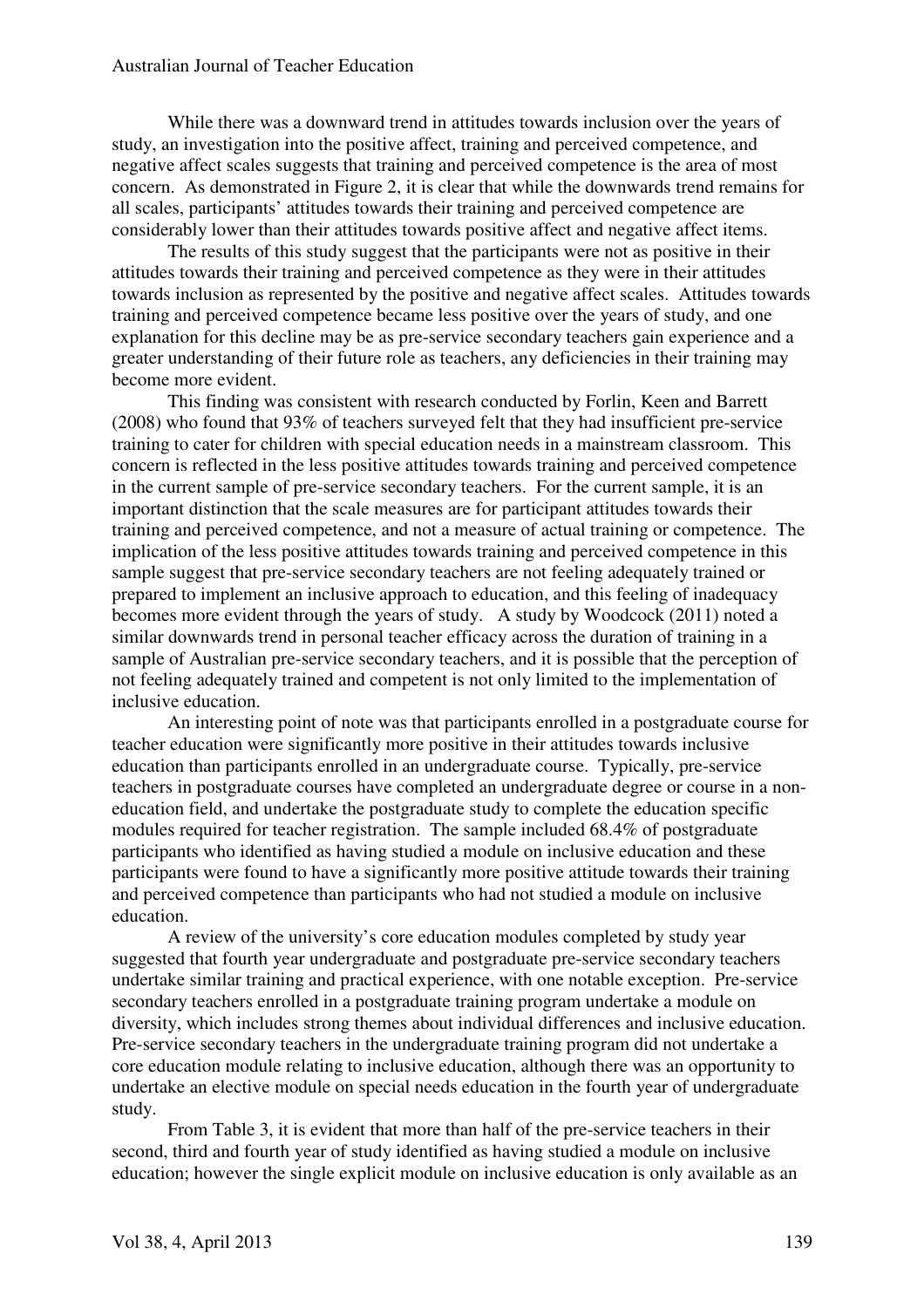#### Australian Journal of Teacher Education

elective in the fourth year of study for the undergraduate program. It is unlikely that more than half of second and third year pre-service secondary teachers could have studied the fourth year elective module on inclusive education. This suggests that the undergraduate training program may have been utilising an infusion approach to training for inclusive education, where content relating to inclusive education is introduced across a variety of modules.

 The postgraduate training program utilised a specific module to train for inclusive education, and having completed a module on inclusive education was a significant predictor of positive attitudes for postgraduate pre-service secondary teachers. Previous research by Sharma, Forlin and Loreman (2008), was unable to conclude whether utilising a specific module was more effective than an infusion approach to training for inclusive education, and the results of this study suggest that a specific module is more effective than an infusion model.

 It could be suggested that effective training for inclusive education would be underpinned by a sound understanding of what inclusive education actually is. The definition of inclusion question was investigated as a reflection of the effectiveness of pre-service teacher training for inclusive education, with the expectation that an increased understanding of and knowledge about inclusive education would result from effective training. It was expected that participants who could define inclusive education effectively would score higher than those participants who could not define inclusive education, and the results supported this hypothesis. Participants who provided an advanced definition of inclusive education scored significantly higher on total inclusion score than other participants.

 As detailed in Figure 3, attitudes across all scales were relatively stable for those who did not provide a definition; those who defined neither integration nor inclusion; and those who defined integration rather than inclusion. There was a general trend towards an improvement in attitudes for those who provided either a basic or advanced definition of inclusion. This suggests that having an understanding of inclusive education is related to more positive attitudes towards inclusive education, and provides a point of reference for educators of pre-service secondary teachers. It should be noted that 25.4% of the sample did not provide a definition, which may not be representative of the understanding of inclusive education. Not providing a definition could be explained by an inability to answer the question, or it could be representative of other factors such as unwillingness to provide an answer, or not having sufficient time to complete the survey.

While the results of the definitions of inclusion across years of study were not suitable for statistical interpretation in this study, the trend of the scales across years of study do not support the hypothesis that there was a particular improvement in the ability to define inclusive education over the years of study. However, the results did support the hypothesis that an improved ability to define inclusive education was related to higher scores and more positive attitudes towards inclusion.

 The primary limitation of this study was the low numbers of fourth year pre-service secondary teachers sampled. This was due primarily to the extended period of professional placement undertaken by fourth year pre-service secondary teachers, which occurred throughout the survey collection phase of this study. The low numbers dictate that caution be used for all comparisons with the fourth year group. While this caution is acknowledged, there remained a significant difference between the attitudes of postgraduate and all other pre-service secondary teachers, and a significant downward trend in attitudes from first to third year pre-service secondary teachers.

 A second limitation of this research was that the sample was drawn from pre-service secondary teachers enrolled in courses at only one Australian university. Future research could replicate this study in other Australian universities and internationally, to assist in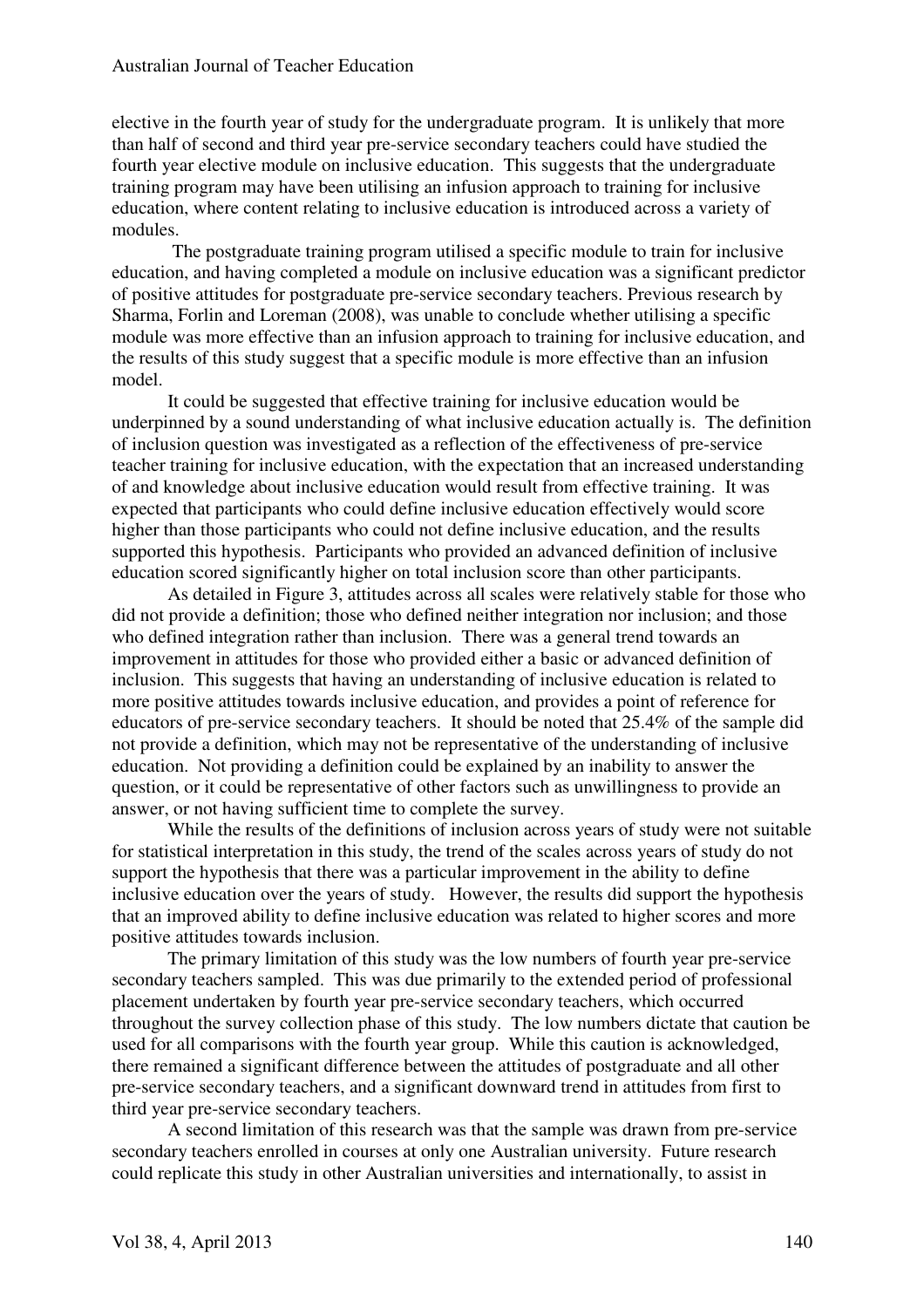comparisons between university training programs, and to determine any differences in training programs that may impact attitudes towards inclusive education. A longitudinal study which considers attitudinal changes of the same cohort across years of study would also add value to current studies in attitudes towards inclusive education.

 Pre-service secondary teachers are positive in their attitudes towards inclusive education, although it is concerning that pre-service secondary teachers are becoming less positive over their years of study, and further investigation into university training programs and practical training experiences are warranted. A further concern is that pre-service secondary teachers are much less positive in their attitudes towards their training and perceived competence than towards other aspects of inclusive education. Previous literature has emphasised the importance of training to improve attitudes towards inclusive education, and there appears to be an opportunity for improvement in this area.

The implication of this study is that a focus on training and improving pre-service secondary teachers' understanding of inclusive education would be of considerable advantage if attitudes towards inclusive education are to be improved. For inclusive education to be an achievable goal in secondary schools, and for an increased social inclusion and valued status for all children, a greater emphasis must be made for training to improve attitudes towards inclusive education across all years of study for pre-service secondary teachers.

### **References**

- Aron, A., Coups, E., & Aron, E. (2011). *Statistics for psychology International edition* (6th ed.). Melbourne: Pearson Education.
- Avramidis, E., Bayliss, P., & Burden, R. (2000). A Survey into Mainstream Teachers' Attitudes towards the Inclusion of Children with Special Educational Needs in the Ordinary School in One Local Education Authority. *Educational Psychology, 20*(2), 191-211.
- Avramidis, E., & Norwich, B. (2002). Teachers' attitudes towards integration / inclusion: a review of the literature. *European Journal of Special Needs Education, 17*(2), 129- 147. doi: 10.1080/08856250210129056
- Bandura, A. (1986). *Social foundations of thought and action: A social cognitive theory.* New York: Prentice Hall.
- Boyle, C., Scriven, B., Durning, S., & Downes, C. (2011). Facilitating the learning of all students: the 'professional positive' of inclusive practice in Australian primary schools. *Support for Learning, 26*(2), 72-78. doi: 10.1111/j.1467-9604.2011.01480.x
- Boyle C., Topping, K., & Jindal-Snape, D. (In Press). Teachers' Attitudes Towards Inclusion in High Schools. *Teachers and Teaching: Theory and Practice. 19*(5),
- Cohen, J. (1992). A power primer. *Psychological Bulletin, 112*(1), 155-159. doi: 10.1037/0033-2909.112.1.155
- Commonwealth Government. (1992). *Disability Discrimination Act*. Canberra.
- Cornoldi, C., Terreni, A., Scruggs, T. E., & Mastropieri, M. A. (1998). Teacher Attitudes in Italy After Twenty Years of Inclusion. *Remedial and Special Education, 19*(6), 350- 356. doi: 10.1177/074193259801900605
- Crawford, J., & Henry, J. (2004). The Positive and Negative Affect Schedule (PANAS): Construct validity,measurement properties and normative data in a large non-clinical sample. *British Journal Of Clinical Psychology,* 43(3), 245-265.
- Disability Services Australia. (2011). A century of change. Retrieved 1 August, 2011, from http://www.dsa.org.au/life\_site/education/index.html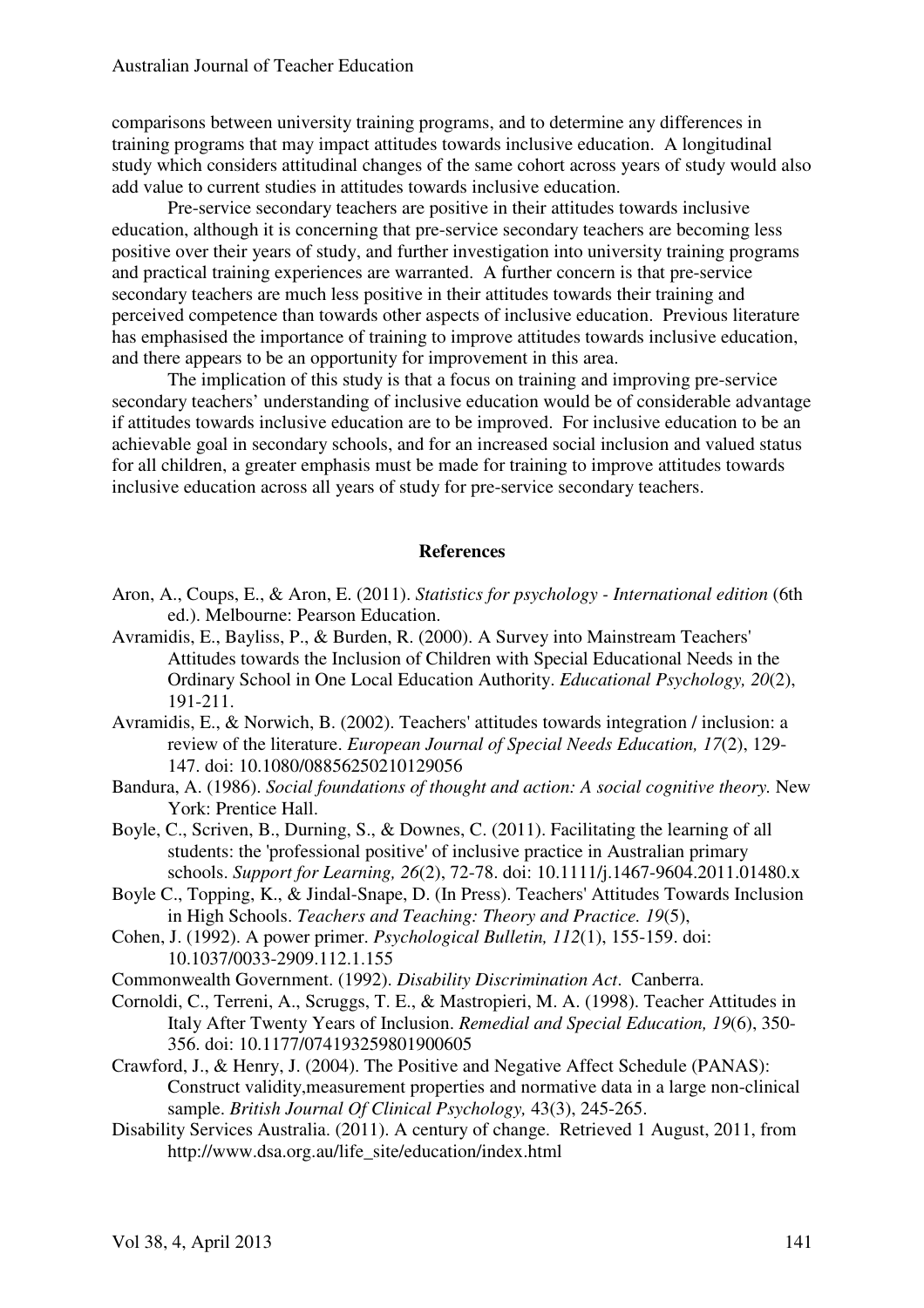- Fisher, R. J., & Katz, J. E. (2000). Social-desirability bias and the validity of self-reported values. *Psychology & Marketing, 17*(2), 105-120. doi: 10.1002/(sici)1520- 6793(200002)17:2<105::aid-mar3>3.0.co;2-9
- Forbes, F. (2007). Towards inclusion: an Australian perspective. *Support for Learning, 22*(2), 66-71.
- Forlin, C. (1995). Educators' beliefs about inclusive practices in Western Australia. *British Journal of Special Education, 22*(4), 179-185. doi: 10.1111/j.1467- 8578.1995.tb00932.x
- Forlin, C. (2006). Inclusive Education in Australia ten years after Salamanca. *European Journal of Psychology of Education 21*(3), 265-277.
- Forlin, C. (2010a). Developing Support for Inclusion: A Professional Learning Approach for Teachers in Hong Kong. *International Journal of Whole Schooling, 6*(1), 7-26.
- Forlin, C. (2010b). Teacher education reform for enhancing teachers' preparedness for inclusion. *International Journal of Inclusive Education, 14*(7), 649-653. doi: 10.1080/13603111003778353
- Forlin, C., & Chambers, D. (2011). Teacher preparation for inclusive education: increasing knowledge but raising concerns. *Asia-Pacific Journal of Teacher Education, 39*(1), 17-32. doi: 10.1080/1359866x.2010.540850
- Forlin, C., Keen, M., & Barrett, E. (2008). The Concerns of Mainstream Teachers: Coping with inclusivity in an Australian context. [Article]. *International Journal of Disability, Development & Education, 55*(3), 251-264. doi: 10.1080/10349120802268396
- Hastings, R., & Oakford, S. (2003). Student teachers' attitudes towards the inclusion of children with special needs. *Educational Psychology, 23*(1), 87-94. doi: 10.1080/01443410303223
- Jung, W. S. (2007). Preservice teacher training for successful inclusion. *Education, 128*(1), 106-113.
- Lambe, J., & Bones, R. (2006). Student teachers' attitudes to inclusion: implications for Initial Teacher Education in Northern Ireland. *International Journal of Inclusive Education, 10*(6), 511-527. doi: 10.1080/13603110500173225
- Leyser, Y., Kapperman, G., & Keller, R. (1994). Teacher attitudes toward mainstreaming: a cross‐cultural study in six nations. *European Journal of Special Needs Education, 9*(1), 1-15. doi: 10.1080/0885625940090101
- Leyser, Y., Zeiger, T., & Romi, S. (2011). Changes in self-efficacy of prospective special and general education teachers: Implication for inclusive education. *International Journal Of Disability, Development & Education,* 58(3), 241-255.
- Loreman, T., Forlin, C., & Sharma, U. (2007). An international comparison of pre-service teacher attitudes towards inclusive education. *Disability Studies Quarterly, 27*(4).
- Mastropieri, M. A., & Scruggs, T. E. (2001). Promoting inclusion in secondary classrooms. *Learning Disability Quarterly, 24*(4), 265.
- National Health and Medical Research Council. (2007). *National statement on ethical conduct in human research*. Retrieved from http://www.nhmrc.gov.au/guidelines/publications/e72.
- Nind, M., & Wearmouth, J. (2006). Including children with special educational needs in mainstream classrooms: implications for pedagogy from a systematic review. *Journal of Research in Special Educational Needs, 6*(3), 116-124. doi: 10.1111/j.1471- 3802.2006.00069.x
- Pallant, J. (2011). *SPSS survival manual* (4th ed.). Crows Nest: Allen & Unwin.
- Pearce, M. (2009a). The inclusive secondary school teacher in Australia. *International Journal of Whole Schooling, 5*(2), 1-15.